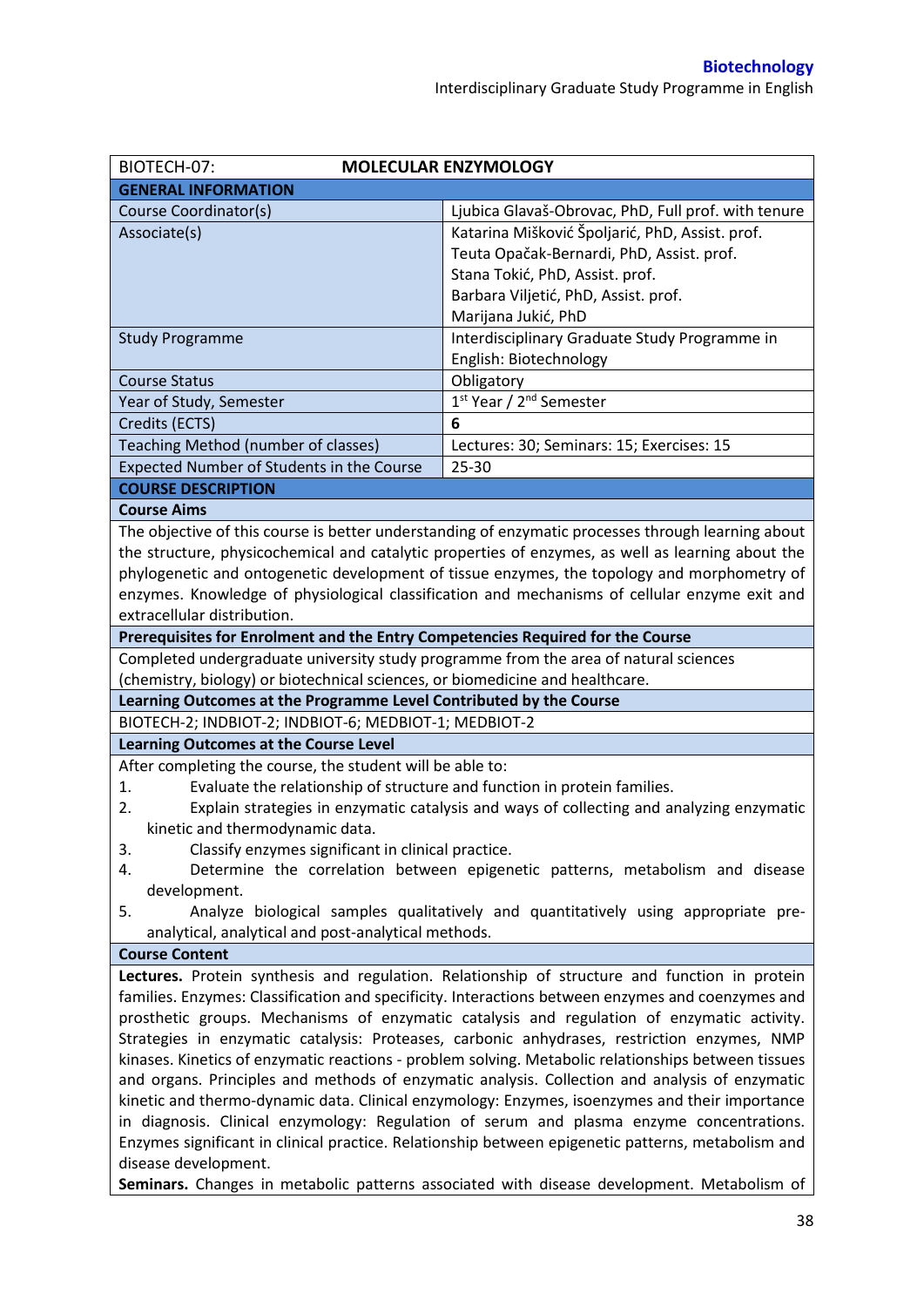Interdisciplinary Graduate Study Programme in English

xenobiotics. Cytochromes P450 and NO synthases. Xenobiotic metabolism - clinical correlations. Metabolome analytical platforms. Metabolic profiling as a tool in understanding metabolism. **Exercises.** Isolation of enzymes of plant, animal or mycobacterial origin and determination of kinetics of enzymatic reaction. Quantitative analysis and role of inhibitors on enzyme activity.

Teaching Methods

Lectures; seminars; laboratory exercises; independent assignments

# Students' Obligations

Attendance at all forms of classes is mandatory and the students are obligated to attend all knowledge tests. The students may be absent from 30% (full-time students) and 50% (part-time students) of each of the forms of classes, provided that the absence is justified. An exercise or a seminar which has not been completed must be made up through a midterm exam.

**Monitoring the Activity of the Students** *(Connecting Learning Outcomes, Teaching Methods, and Grading)*

| <b>Class-related</b> | <b>ECTS</b> | <b>Learning</b> | <b>Student activity</b> | <b>Evaluation</b><br><b>Grade points</b> |      |      |
|----------------------|-------------|-----------------|-------------------------|------------------------------------------|------|------|
| activity             |             | outcome         |                         | method                                   | Min. | Max. |
| Attending and        | 0.25        |                 | Attendance at           | Keeping                                  | 2    | 10   |
| active participation |             | $1 - 5$         | classes                 | records                                  |      |      |
| (lectures)           |             |                 |                         |                                          |      |      |
|                      |             |                 |                         | Presentation                             | 10   | 20   |
| Seminar work         | 1.75        | $1 - 5$         | Seminar work            | of seminar                               |      |      |
|                      |             |                 |                         | work                                     |      |      |
| Laboratory           |             |                 |                         |                                          |      |      |
| exercises            | 1           | 5               | Work in                 | Written report                           | 8    | 20   |
|                      |             |                 | laboratory              |                                          |      |      |
| Final exam           | 3           | $1 - 5$         | Studying for the        | Written exam                             | 30   | 50   |
|                      |             |                 | final exam              |                                          |      |      |
| <b>Total</b>         | 6           |                 |                         |                                          | 50   | 100  |

### Evaluation of the written part of the final exam

| Percentage of correct answers (%) | Grade |
|-----------------------------------|-------|
| >95.00                            | 50    |
| 90.00-94.99                       | 47    |
| 85.00-89.99                       | 45    |
| 80.00-84.99                       | 40    |
| 75.00-79.99                       | 38    |
| 70.00-74.99                       | 35    |
| 65.00-69.99                       | 33    |
| 60.00-64.99                       | 30    |

### *Forming the final grade:*

The points granted for the final exam are added to the grade points awarded during class attendance. The grading process is conducted by absolute distribution, i.e. based on total achievements, and compared to the numerical system in the following manner:

A – Excellent (5): 90-100 grade points; B – Very Good (4): 80-89.99 grade points; C – Good (3): 65- 79.99 grade points;  $D$  – sufficient (2): 50-64.99 grade points.

| Mandatory Literature (available in the library and via other media) |           |                  |  |  |
|---------------------------------------------------------------------|-----------|------------------|--|--|
| Title                                                               | Number of | Availability via |  |  |